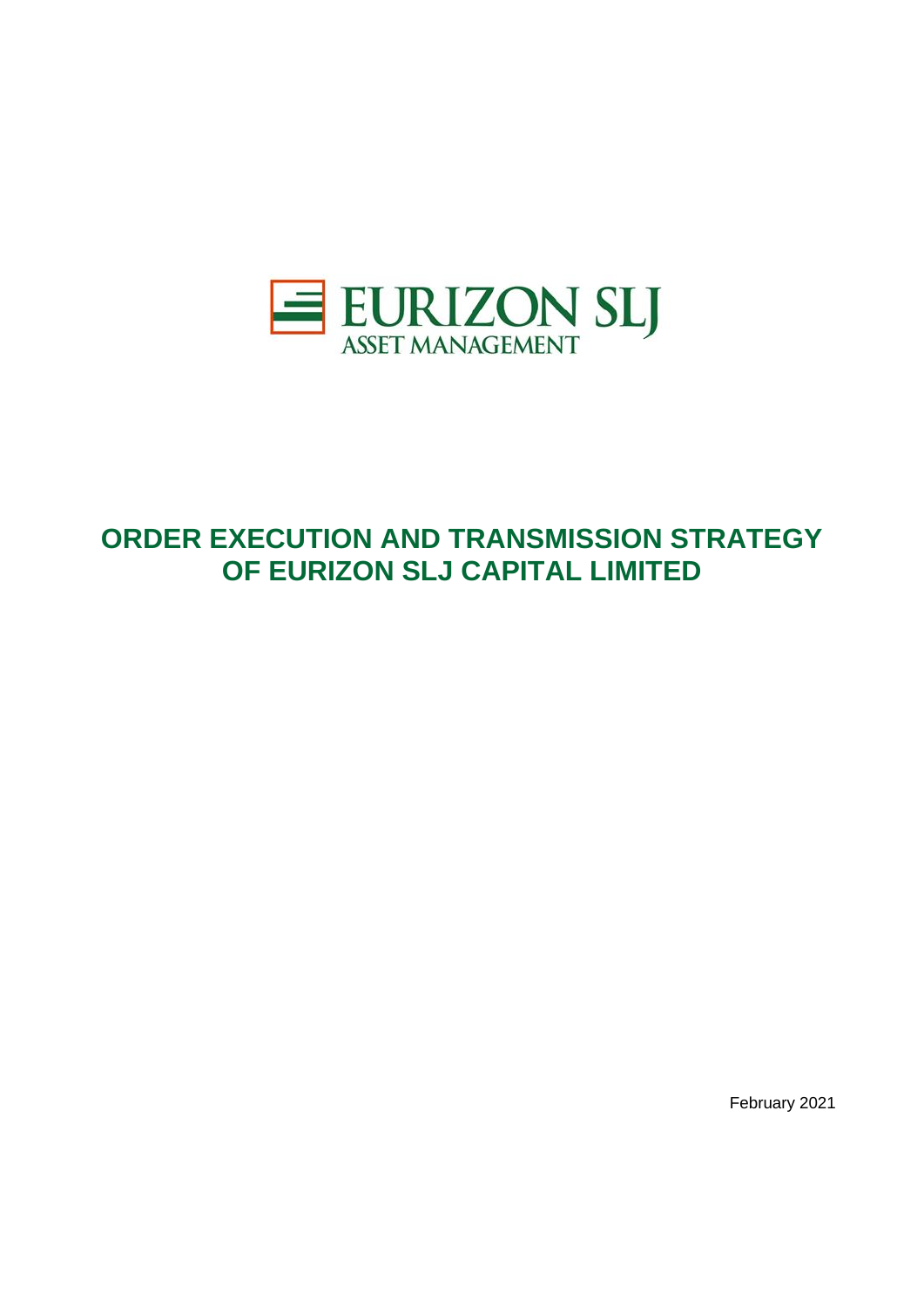

# **CONTENTS**

| 3. PROCEDURES FOR THE TRANSMISSION AND EXECUTION OF ORDERS FOR MANAGED ASSETS  6 |  |
|----------------------------------------------------------------------------------|--|
|                                                                                  |  |
|                                                                                  |  |
|                                                                                  |  |
|                                                                                  |  |
|                                                                                  |  |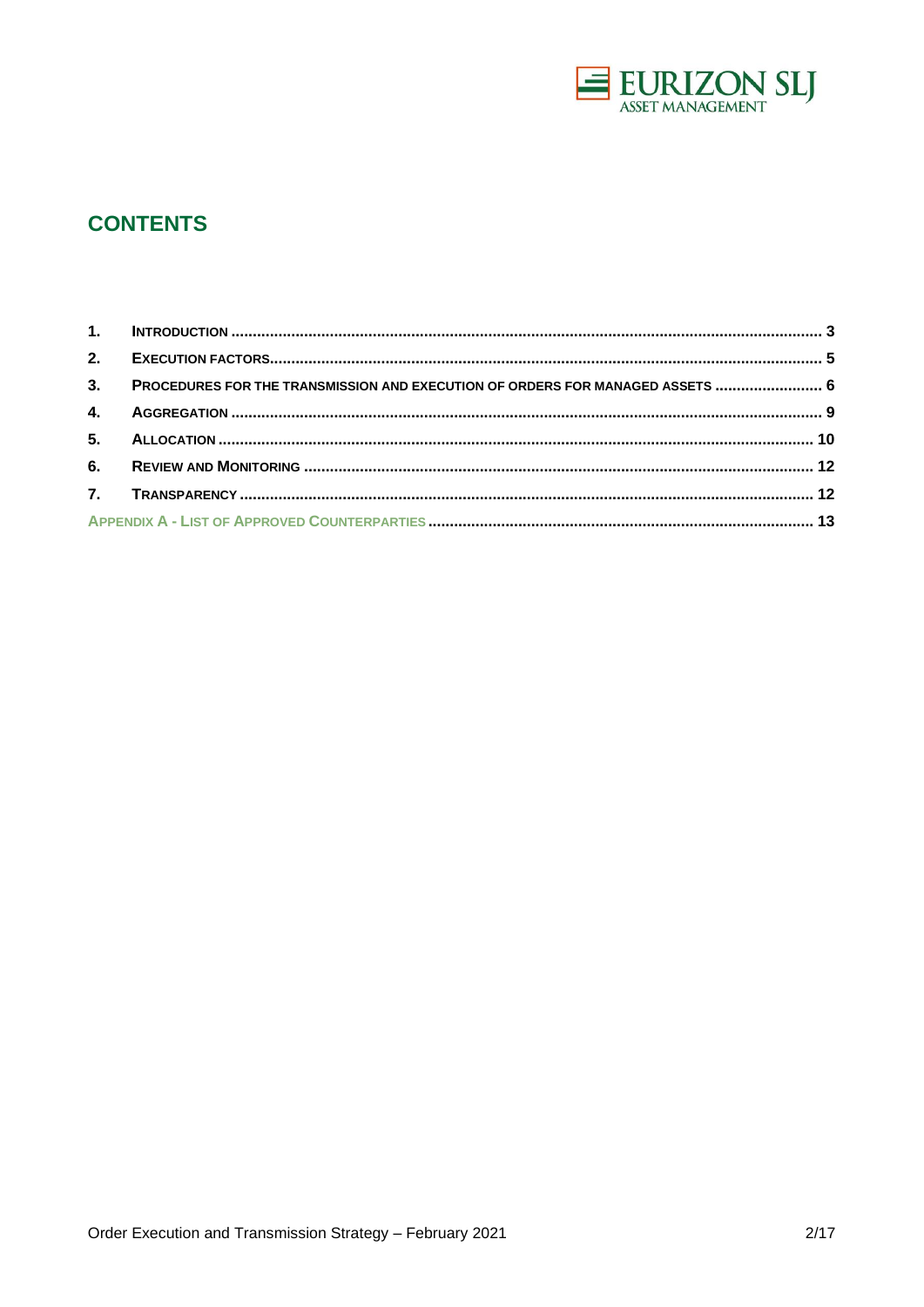

#### **1. Introduction**

As envisaged by requirements on *best execution* in MiFID<sup>1</sup>, UCITS<sup>2</sup>, AIFMD<sup>3</sup>, relative EU law (level two directives and regulations) and national implementing regulations contained within the Conduct of Business Sourcebook ("COBS") of the Financial Conduct Authority ("FCA") Handbook, Eurizon SLJ Capital Limited (the "Company") adopts all sufficient measures and effective mechanisms to obtain the best result possible (so-called "best execution") for managed Collective Investment Undertakings ("CIUs") and for the portfolios of professional and retail customers, when it executes orders for managed assets at selected "Execution Venues"<sup>4</sup> . For the same purpose, the Company adopts sufficient measures and effective mechanisms to adopt the best execution possible also when transmitting orders to third parties (hereinafter "Intermediaries) for their execution. Appendix A details the approved Intermediaries as at January 2021.

The Company has therefore established this Order Execution and Transmission Strategy (the "Strategy"), in order to obtain best execution for customers for whom it provides a portfolio management service and for managed CIUs<sup>5</sup>. Additionally, as the Company is a UCITS Management Company, it must comply with COBS 11.2B.4R and COBS 11.2B.5R- which require a management company to act in the best interests of each scheme it manages when executing decisions to deal on behalf of the scheme and to take all sufficient steps to obtain, when executing decisions to deal, the best possible result for each scheme it manages,

This document describes the most significant aspects of the strategies adopted by the Company, including the execution factors considered most important and the procedures for selecting Execution Venues and Intermediaries.

COBS 11.2A.23 (1) requires the Company to obtain the prior consent of its clients to its execution policy. The Company provide this Strategy to clients within the investment management agreement ("IMA")- which clients consent to when executing the agreement.

As per 11.2B.26(1)R, a Management Company of an ICVC that is a UCITS scheme structured as an investment company, must obtain the prior consent of the ICVC or investment company to the execution policy. However, as the Management Company is the sole director of the ICVC, there is no need to document in writing the ICVC's consent to ESLJ's best execution policy as per COBS 11.2B.26(2).

In making investment choices on behalf of managed assets, the Company executes or sends orders using Intermediaries of a high-standing, that meet criteria of confidentiality, reliability and financial soundness, and that can ensure the proper execution of transactions and minimise counterparty risk. The Risk Management Team of Eurizon Capital SGR (the "Parent Company"), will periodically review all approved Intermediaries.

The Company will normally engage with several Intermediaries for each type of financial instrument/market in order to avoid an excessive concentration as regards the same counterparty and to reduce the market's identification of investment strategies adopted. The Company does not

<sup>&</sup>lt;sup>1</sup> Markets in Financial Instruments Directive 2014/65/EU and Markets in Financial Instruments Regulation (EU) 600/2014 ("MiFIR"), together "MiFID II.

 $2$  Directive 2009/65/EC, as amended

<sup>3</sup> Directive 2011/61/EU as amended

<sup>4</sup> Regulated markets, multilateral trading facilities (MTF), organised trading facilities (OTF) and "Intermediaries" that operate as a systematic internaliser, market maker, dealer on own account or other supplier or liquidity or an entity that performs in a third country a function like those performed by any such entities).

<sup>5</sup> With reference to CIUs, national laws refer to provisions in Regulation (EU) No 231/2013.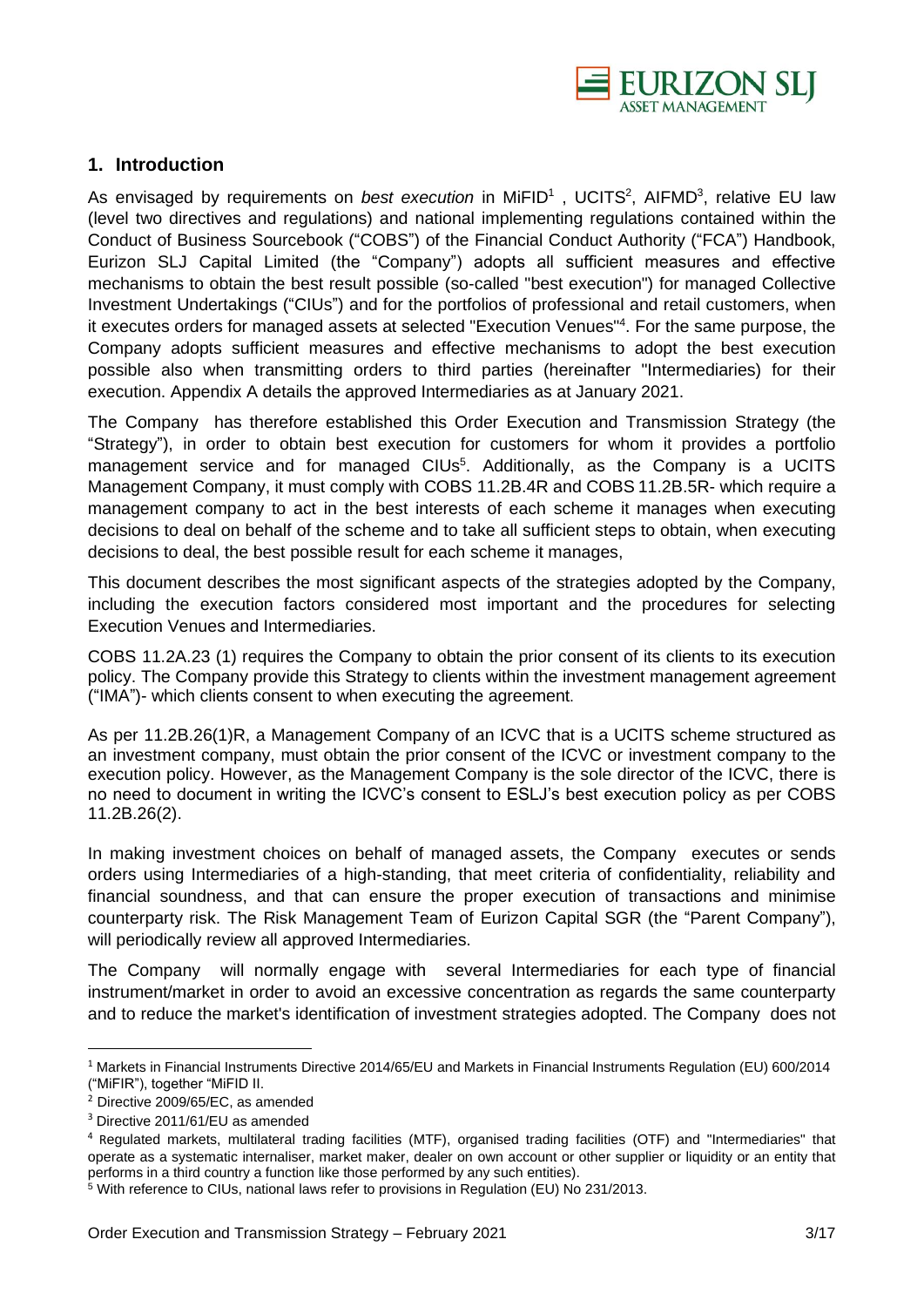

aggregate transactions on its own behalf with one or more orders arranged on behalf of CIUs and customers.

The procedures used by the Company to achieve its aims differ depending on the type of asset/customer and financial instrument.

The Company transmits orders to Execution Venues and Intermediaries identified for the different classes of assets managed (shares, instruments, bonds, foreign currencies, foreign exchange, listed derivatives, unlisted derivatives, units in CIUs), and their liquidity conditions by the following two different approaches:

- When Placing Orders, the Company transmits the order to a broker for them to execute in the market; or
- For Direct Execution, the Company executes an order directly with an execution venue or a counterparty.

Whether the Company places an order or transmits orders for execution with market counterparties, the Company is obliged to ensure those entities with whom the Company places or executes client orders, enable the Company to satisfy the MiFID II best execution requirements.

Through consenting to the Company's Strategy within the IMA, clients are acknowledging the possibility that in exceptional circumstances client orders may be executed outside a trading venue as per COBS 11.2A.24 (2**).** For example orders may also be executed away from a trading venue if this meets the best interest of managed assets. Additionally, the Company, when executing orders from customers for specific financial instruments or on a temporary basis, may transmit or execute the order(s) at an Execution Venue or with Intermediary not included in this Strategy. Permission to deviate from previously approved Intermediaries and / or Execution Venues must be obtained from the Risk Management Team of the Parent Company.

The Company operates in order to minimise the risks arising from transactions in financial instruments and in currencies related to possible breach by market counterparties. In this regard, the Company has identified the following main risk areas:

- counterparty risk (or substitution/pre-settlement risk), related to the potential risk of substitution of the contract before maturity, due to the counterparty's inability to fulfil the obligation, with potential price/exchange/rate losses that may have changed in the meantime; it represents the risk of loss due to higher costs or loss of earnings incurred by the solvent party, if the counterparty becomes insolvent before the agreed maturity; and
- settlement risk (or delivery risk), related to the possibility that the counterparty, after contract maturity, may fail to fulfil its obligation to deliver securities/currency or to pay amounts due, after consideration has been given.

In relation to the above risks, the Company defines specific maximum exposure limits for each counterparty, if the counterparties are unable to fulfil their obligations. If requested, the Company will give customers additional information on the consequences related to execution outside a trading venue.

The nature of the investment activities performed by the Company on behalf of the Client is such that the Company has discretion over the assets of the Fund or UCITS scheme. The Company uses Multi-lateral Trading Facilities ("MTF's") such as Tradeweb (including Tradeweb Access Link Service to China Bond Connect), FX All and Bloomberg, leading independent electronic trading platforms such as Marquee (Goldman Sachs) and Citi Velocity (Citi) and individual counterparty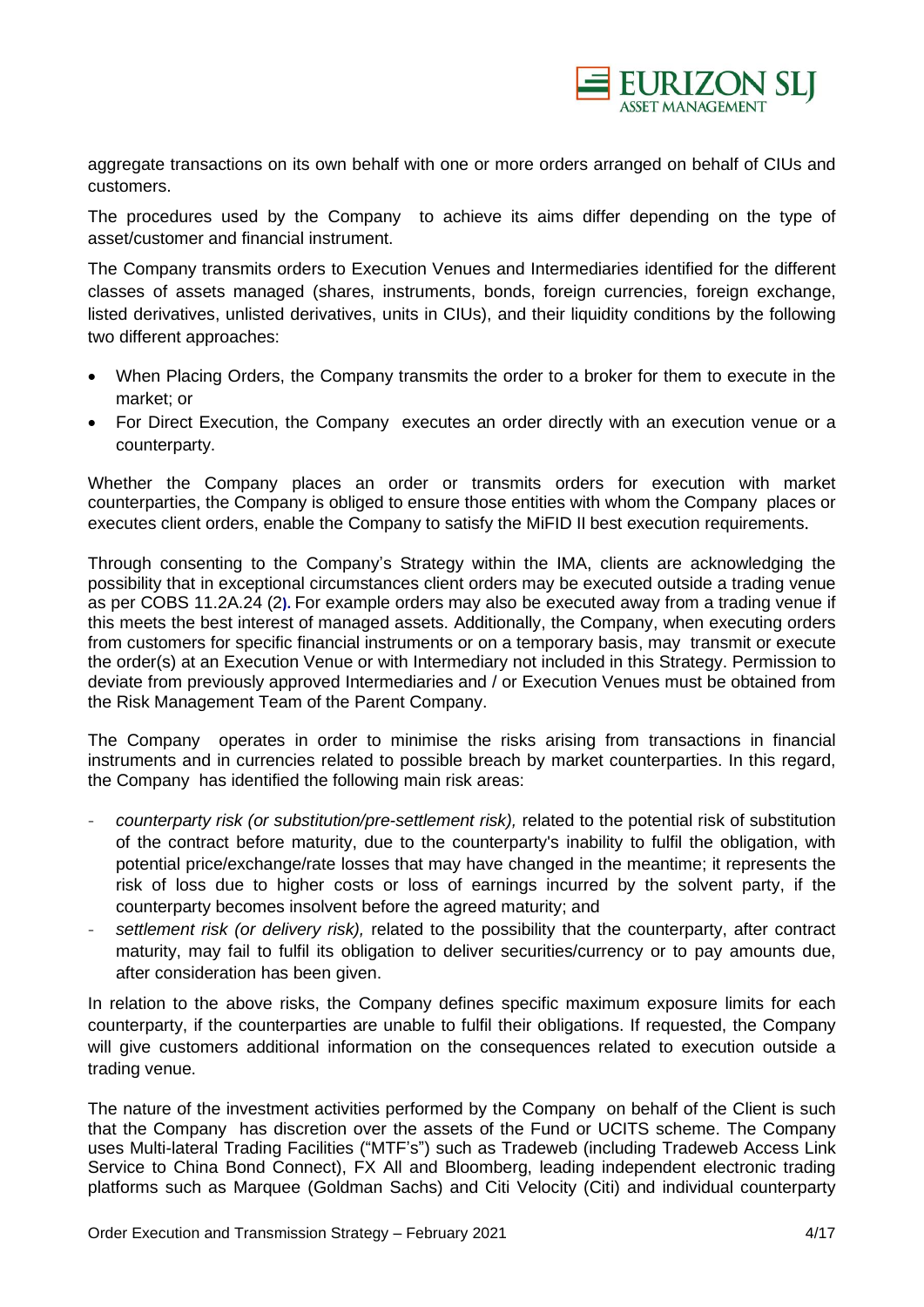

execution venues to provide integration with foreign exchange market makers or other non-FX assets it trades. The platforms and execution venues provide high speed liquidity to the market for sophisticated order types. Executed trade details are transferred to the appointed Administrator and Prime Brokers via automated and secure electronic trade files. Any trade executions outside of the platforms are entered directly by the Company into the Administrator and Prime Broker's Platforms.

# **2. Execution factors**

For the purposes of execution, or the transmission of orders concerning financial instruments on behalf of managed assets to Intermediaries, the Company considers the following factors in order to achieve the best execution:

- the price of the instrument;
- execution costs;
- the speed and likelihood of execution and settlement;
- the size and nature of the order;
- the possible impact on the dynamics of prices arising from the size of the order in relation to trades;
- the liquidity of financial instruments;
- other characteristics of the order which are significant for its execution and/or transmission.

The Company gives these factors relative importance, considering:

- a) the investment objectives, policy and specific risks of managed assets, as indicated in section II and II of the portfolio management contract and for CIUs in the offering prospectus;
- b) the characteristics of the order;
- c) the characteristics of financial instruments or of other assets in the order and their liquidity conditions; and
- d) the characteristics of the Execution Venues which the order is sent to.

As part of the portfolio management service, the Company also considers the characteristics of the Investor or UCITS scheme, including their classification as a retail or professional customer. For Retail Client<sup>6</sup>, when selecting Execution Venues, the relative importance of factors is given by the total amount comprising the price of the financial instruments and execution costs; costs include all expenses paid by the customer and directly related to the execution of orders, including the fees of the execution venue, fees for offsetting, as well as settlement and any other fee paid to third parties regarding order execution. However, the Company may consider it appropriate to give precedence to speed, likelihood of execution and settlement, the size and nature of the order, impact on the market and any other cost inherent in the transaction, when these provide the best result possible in terms of total amounts.

For professional customers, the total amount is considered the main factor in the absence of specific circumstances that result in other factors being more significant for achieving the best result possible.

<sup>&</sup>lt;sup>6</sup> The Company does not currently have any Retail Clients and this information is included for reference only.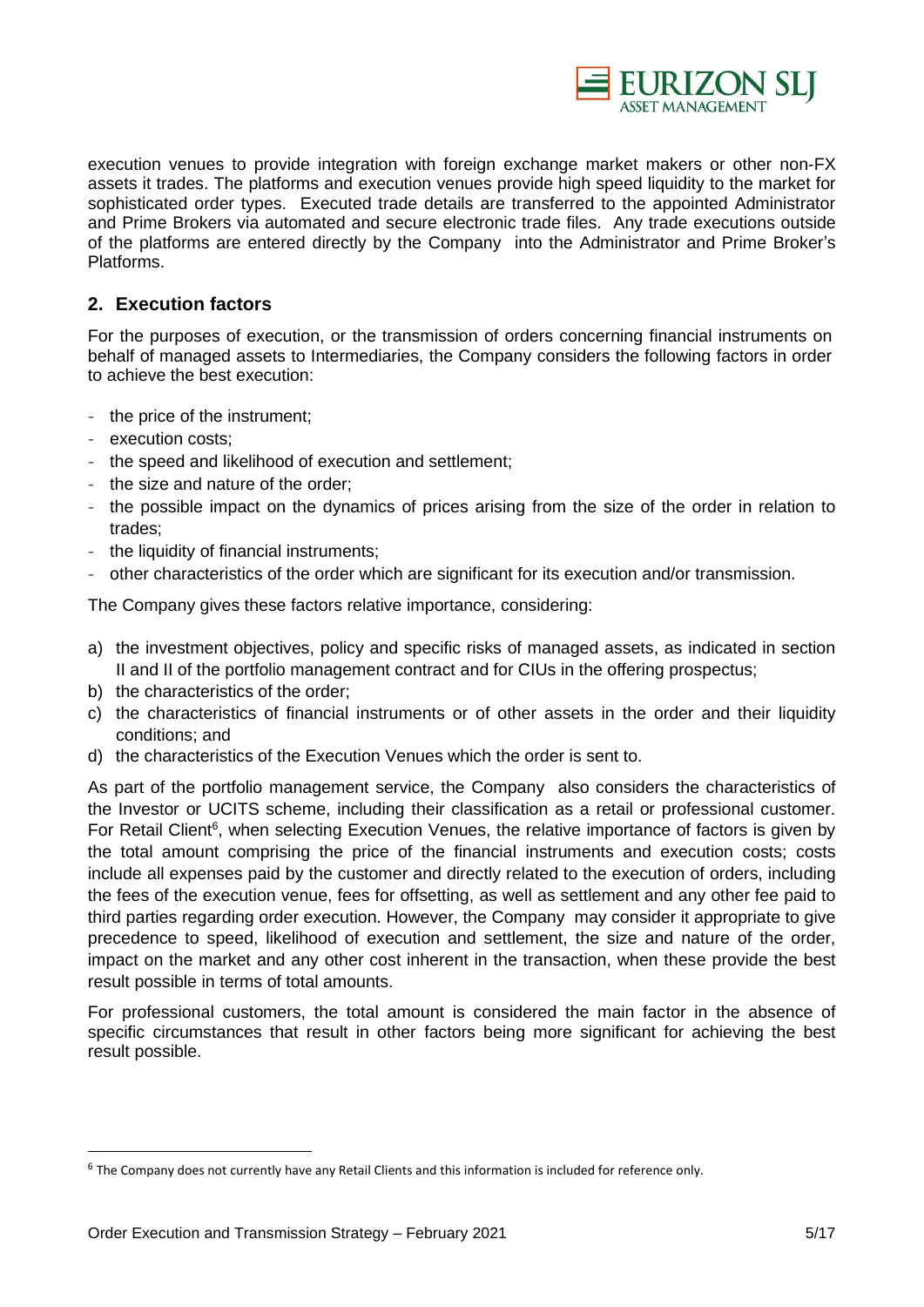

#### **3. Procedures for the transmission and execution of orders for managed assets**

The information in this section is customised based on the class of financial instrument and management strategy adopted.

The Company does not receive any remuneration, discount or non-monetary benefit for transmitting orders to an Execution Venue. The commissions applied to orders arranged on behalf of managed assets may differ depending on the execution procedure, class of asset, Execution Venue, as well as the geographic/capitalisation area of the issuer.

#### **Orders Concerning Shares**

Transmission and execution procedures differ depending on the management strategy:

#### **"Program" execution**

With this execution strategy, a price is obtained that represents the trading day (for example the average weighted price or the closing price or other prices) in addition to a high likelihood of order execution and minimum relative costs.

This transmission and execution strategy are normally used for orders relative to CIUs with a quantitative management style, for orders relative to retail and institutional customer portfolio management and, more in general, to all cases with a high number of orders. This type of management is in fact characterised by the generation of a high number of connected orders arising from quantitative model signals or from rebalancing carried out to realign managed assets to model portfolios or to change their strategic configuration.

For these orders, the Company believes that the best interest of managed assets is achieved through an execution that not only attempts to obtain the best price in absolute terms, but also considers as preferable a price which, avoiding market lows or highs, best represents the execution day (of a portion thereof), as indicated above. This execution procedure normally involves sending all orders generated at the same time to the same intermediary in order to minimise the cost and have the certainty that all orders are executed.

For this purpose, the Company selects the Intermediaries to send orders to, from those with the professional and technological facilities and with access to Execution Venues which can guarantee these execution procedures, preferring intermediaries that, while offering the same quality of service, charge lower trading fees. Aspects considered when assessing Intermediaries include the ability to offer assistance on a continual basis and information to the Company during execution. These entities will also have execution devices that allow the Company to meet obligations of applicable laws, when placing orders with these entities and sending them for execution.

#### **"Managed" execution**

With this execution strategy, the price factor is particularly significant, even in the case of a higher execution cost and in some circumstances where the likelihood and speed of execution is a determining factor. The strategy is usually adopted for active management approaches, where individual securities to include in portfolios are selected for which the following are significant, depending on the cases:

- the time of execution based on the expectation that the Company may have of the trend of the price during the trading day;
- the execution of the order at a price considered satisfactory and/or based on volumes traded on regulated markets or on multilateral trading facilities; and
- order execution regardless of market conditions (capital commitment).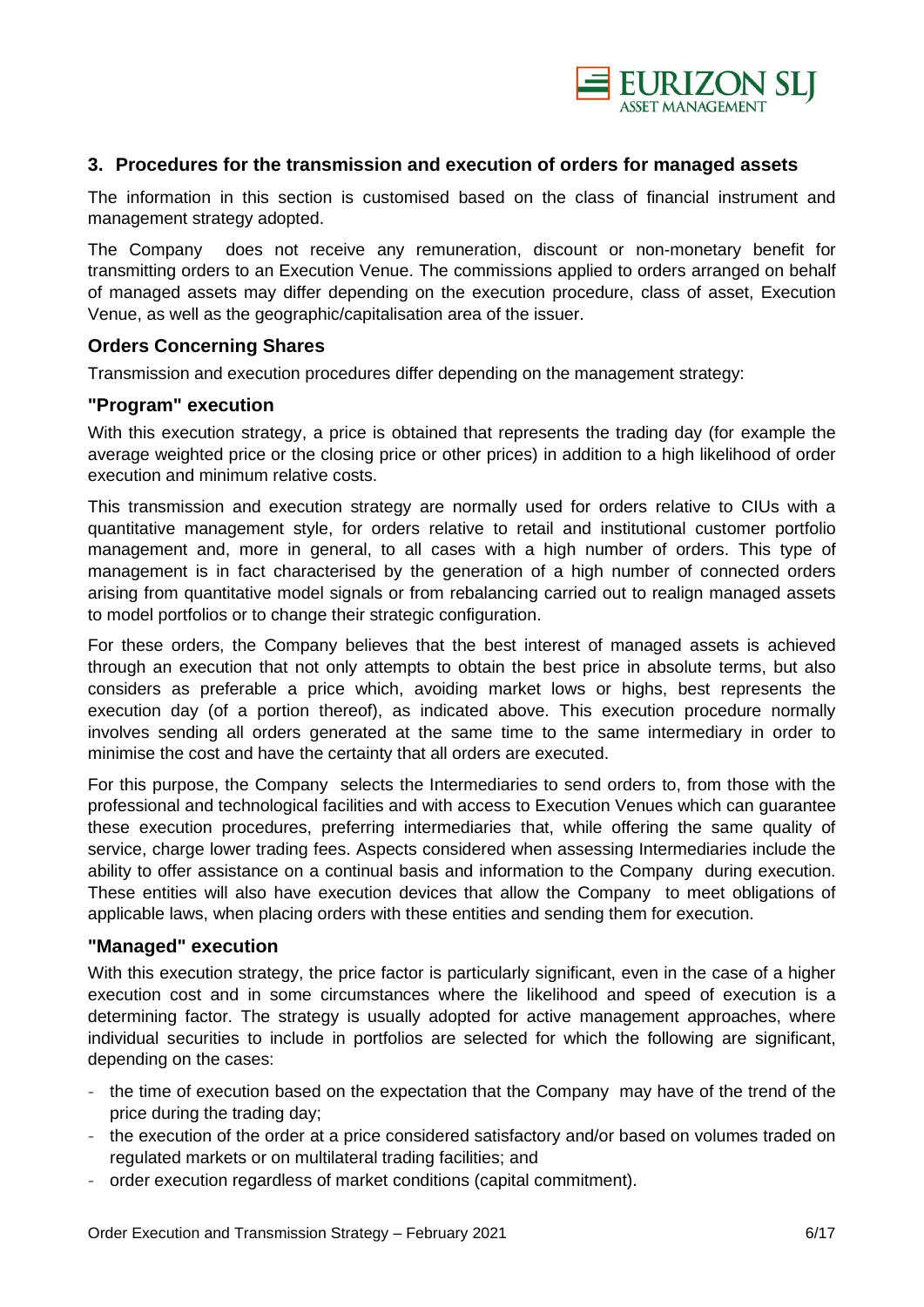

These cases often concern orders of a considerable size in relation to market volumes or the managed assets.

For these orders, the Company believes that the best interest of managed assets is achieved through "managed" execution, that avoids a negative impact on market prices, allows for the execution time to be carefully selected and ensures confidentiality of the origin of the order as well as ongoing contact between the dealer and the Company. For the orders in question, the Company may revoke the order or give further instructions to the dealer/intermediary and request a guarantee of execution regardless of market conditions (capital commitment). This execution strategy (also called "high touch") and the relative flexibility entail greater costs compared to "mere execution".

For this purpose, the Company sends orders to Intermediaries that can ensure the highest execution quality on a permanent basis, according to the terms indicated above, preferring intermediaries that, while offering the same quality of service, charge lower trading fees. Aspects considered when assessing Intermediaries include the ability to offer access on a continual basis to the primary market and assistance and information to the Company during execution. These entities will also have execution devices that allow the Company to meet obligations of applicable laws, when placing orders with these entities and sending them for execution.

This execution strategy is also used with reference to the CIU with a management approach based on quantitative models and on asset management for orders that do not arise from quantitative models or from portfolio rebalancing, but from the discretionary choices of managers or for orders concerning financial instruments, for which the Company has an expectation of the price trend.

#### **Order Concerning Bonds**

Execution procedures will differ depending on the nature of the issuer and liquidity of the financial instrument.

# **Liquid bonds**

In view of the characteristics of the bond market, comprising Intermediaries that usually operate on their own behalf and do not therefore apply the commissions indicated, the Company believes that the best interest of managed assets is achieved by executing orders at the best price possible which is compatible with the need to execute the entire order (dimension) over a reasonable time frame (likelihood of execution).

To this end, the Company executes orders according to one of the following procedures:

- directly on regulated markets;
- selecting the intermediary with whom to execute the order, using electronic trading platforms (MTF or OTF); or
- requesting at least three Intermediaries for a quotation for the specific order, establishing a maximum time for the reply and executing the transaction with the intermediary prepared to execute the entire order at the best price, comparing it with quotations indicated on electronic circuits.

The Company will send requests for quotations to Execution Venues or Intermediaries based on the ability of the Execution Venue or Intermediary to guarantee on a permanent basis, execution in best conditions, considering the operating facilities, response times and proposed prices.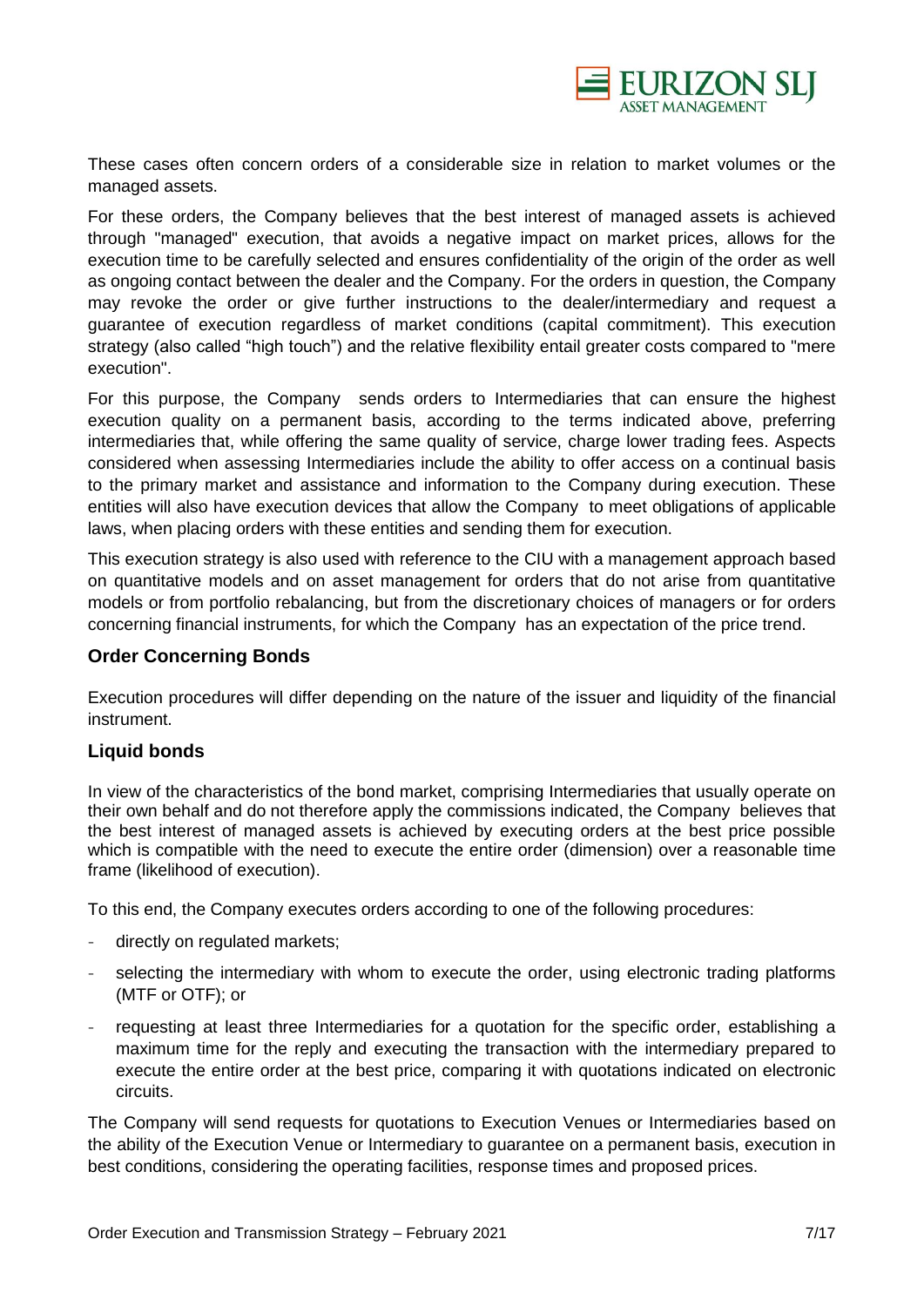

For bonds and other non-Foreign Exchange ("FX") trades, the Company trades primarily via Bloomberg chat or analogous platforms (such as Wind, Trade Web, Market Axess). In exceptional cases, the Company can also trade by email or phone (recorded).

## **Bonds with poor liquidity**

Where possible, the Company tries to adopt the same strategy used for "liquid" securities, but in the absence of several Intermediaries prepared to trade or by making multiple active enquiries in the market might create implicit price risk, the Company may contact just one Intermediary, thus giving priority to the likelihood of execution and obtaining, in order to operate in the best interest of managed assets, a prior determination of the fair value of the traded instrument from dedicated units of the Company. In such instances, the Company will rely on other factors when selecting best execution such as expertise, trading insights, value added service (e.g. research) and market knowledge when placing an order in an illiquid bond.

Intermediaries sent requests for quotations or with whom transactions are carried out are selected according to the same criteria used for transactions with liquid securities. The Company may also contact Intermediaries not included in the above indicated list, if no intermediaries on the list are able to trade a certain financial instrument or proposed conditions deviate significantly from the fair value of the instrument, adjusted to consider the instrument's liquidity characteristics.

# **Orders Concerning Foreign Currencies**

Considering the liquidity characteristics of the foreign currencies market, the Company believes that the best interest of managed assets is achieved by executing orders at the best price possible considering the likelihood of settlement.

To this end, the Company executes orders according to one of the following procedures:

- selecting the intermediary for order execution, using electronic trading platforms (MTF or OTF); or
- requesting a quotation for the individual order from an intermediary, checking the proposal received against quotations indicated on electronic circuits.

The Intermediaries sent requests for quotations are selected based on their ability to guarantee on a permanent basis execution in best conditions, considering the operating facilities, response times, proposed prices and reliability of the intermediary.

For FX trades, the Company primarily trades through electronic aggregator platforms such as FX ALL (spot and forward FX) and Digital Vega (options), or directly with the platforms and execution venues provided by the counterparties above (such as Goldman Sachs' Marquee Trades, Morgan Stanley's Matrix, JP Morgan's Morgan Direct, Citi Velocity, Deutsche Autobahn). Where suitable or necessary, occasionally the Company also uses Bloomberg chat facility to trade with the counterparties above. In exceptional cases, the Company can also trade by email or phone (recorded).

#### **Orders Concerning Listed Derivatives**

The Company believes that the best interest of assets is achieved through order transmission which enables the best overall price to be obtained. Depending on market conditions and the type of derivative, the Company sends orders selecting the time of execution or assigning execution to the intermediary when it considers that order management can produce the best execution result.

For this purpose, the Company sends orders to Intermediaries of a high standing, selected from intermediaries that can ensure the highest execution quality on a permanent basis, according to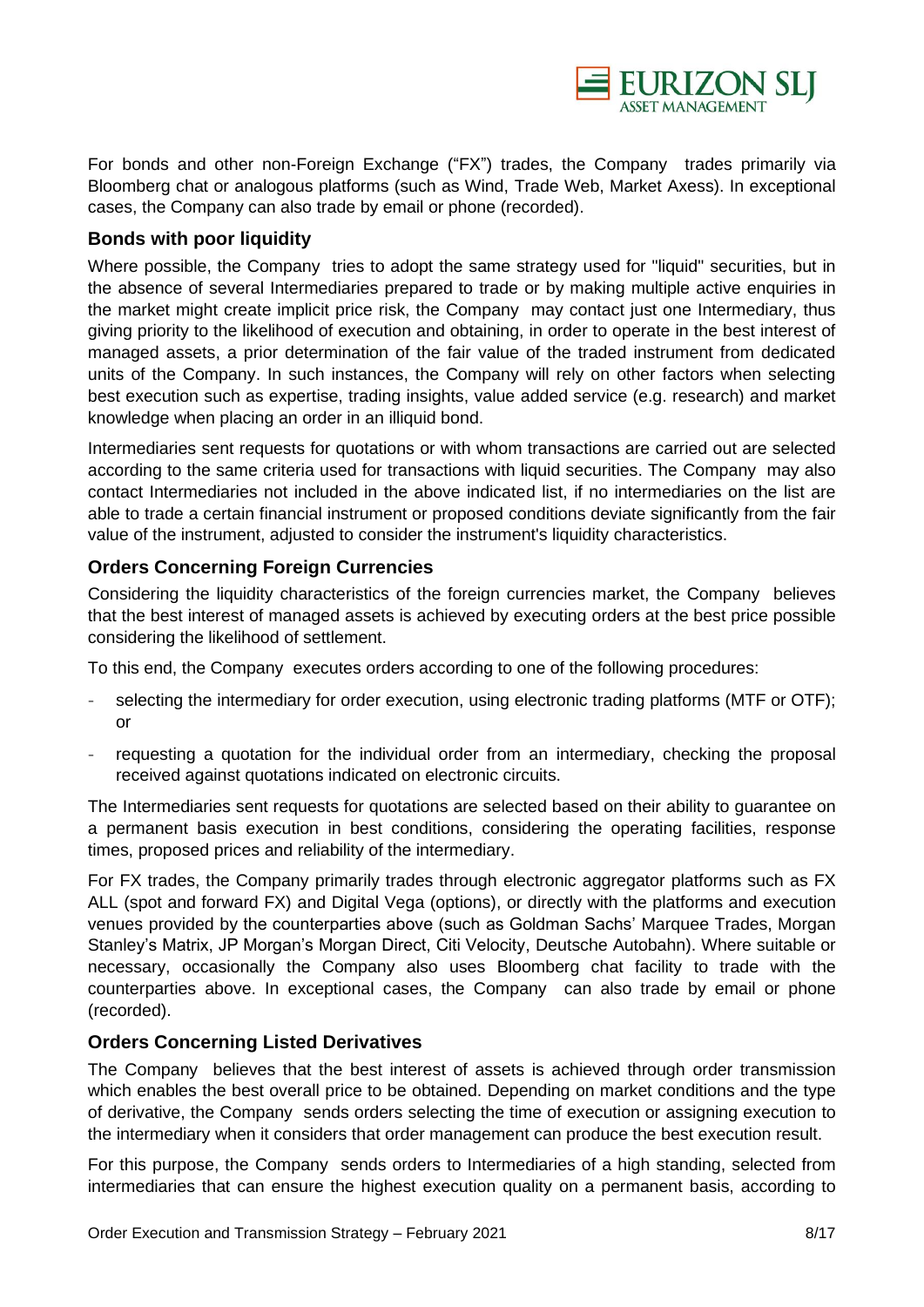

the terms indicated above, preferring intermediaries that charge lower execution and settlement fees and that have an administrative structure capable of managing rapid and efficient relations with the Company during all stages of the transaction and a continual, complete data stream.

### **Orders Concerning Listed Unlisted Derivatives**

Transactions in unlisted derivatives are not standardised and entail a greater related counterparty risk. The Company believes that the best interest of the managed assets is achieved by obtaining the financial derivative with the characteristics indicated by the manager at the best possible conditions, with the need to avoid execution or settlement risks permitting. For this purpose, the Company selects intermediaries of a high standing for order execution, that guarantee high execution and settlement likelihoods on a permanent basis and have an administrative structure capable of managing rapid and efficient relations with the Company during all stages of the transaction and a continual, complete data stream.

#### **Orders Concerning Units of CIUs**

The order execution/transmission procedures differ depending on whether financial instruments are listed.

# **Listed CIUs (ETF)**

Considering the characteristics of the ETF market, the Company sends orders for financial derivatives with the aim of minimising the execution cost.

For this purpose, the Company selects intermediaries to send orders to, based on the lower execution cost, from intermediaries that have access to the highest number of Execution Venues and have technological facilities that promote the exchange of order and executed order streams.

# **Unlisted open CIUs**

For unlisted open CIUs, subscription or redemption orders are executed based on the unit value of the unit calculated by the management company. The Company consequently sends these orders for execution to the relevant Issuer Company, opting for the use of electronic platforms that give effective and efficient access to a wide range of CIUs and management companies.

#### **Orders Concerning Units of Hedge Funds**

For unlisted CIUs, subscription or redemption orders are executed based on the official value of the unit calculated by the relative *Fund House* or *Fund Administrator*. The Company consequently sends these orders for execution to the relevant *Fund House*, using *intermediaries* that allow for the subscription process to be managed effectively and efficiently.

The use of these Intermediaries does not entail a greater execution cost for managed assets. If it is possible to subscribe to the same fund (or similar funds managed by the same manager), through different *Fund Houses* or different platforms, the Company will select the *Fund House/*platform for fund subscription based on subscription/management costs, the *capacity* and dimension of the fund, the possibility to access other CIUs on the same platform, any differences in terms of yield, lockup clauses, redemption costs and times and the frequency of the unit value calculation.

# **4. Aggregation**

The Company may aggregate transactions carried out on a Client's behalf with those of its other Clients where it is considered advantageous and unlikely that the aggregation will work overall to the disadvantage of a Client, although on some occasions this may occur.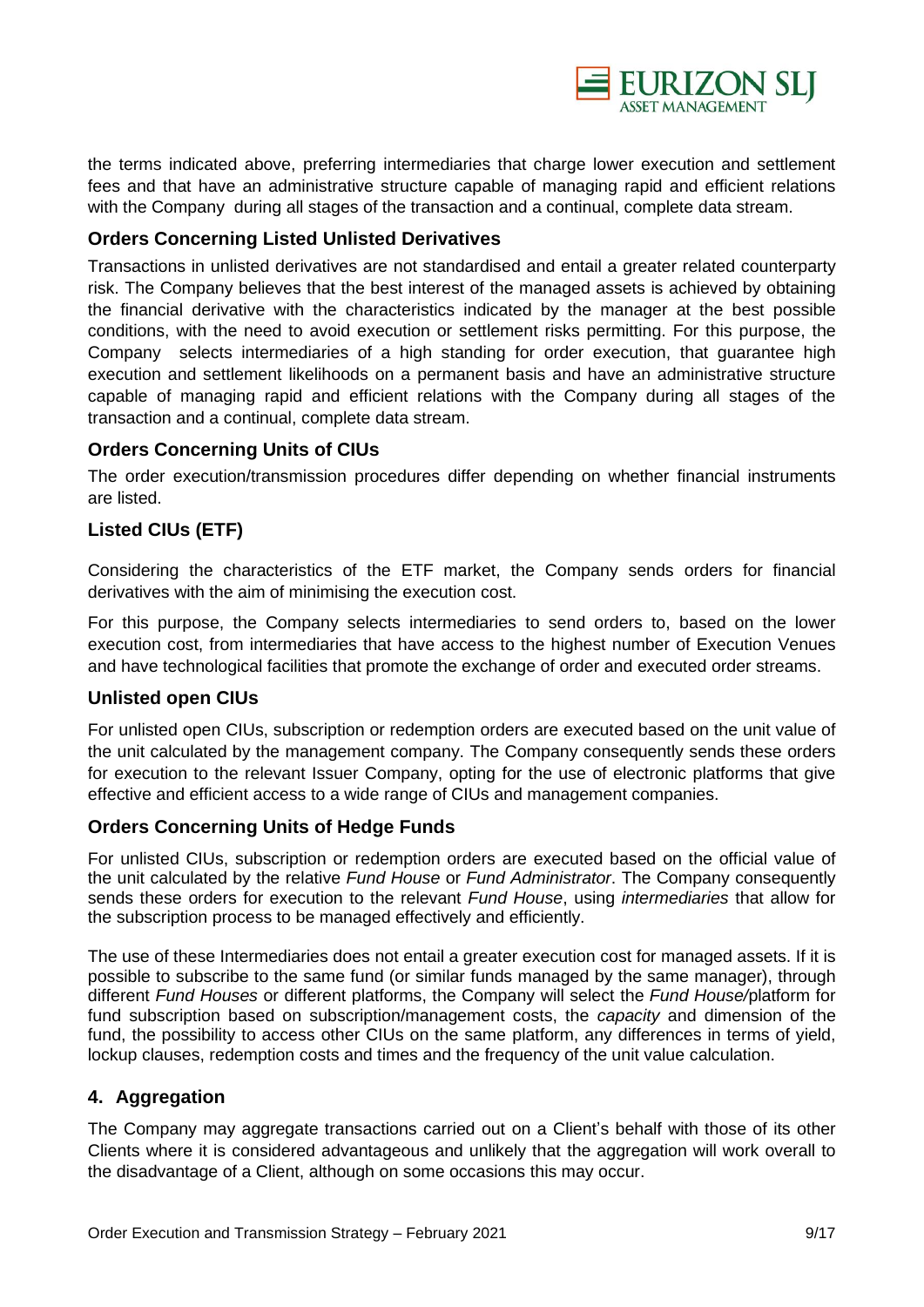

The Company's Strategy reflects parity where investments are made across more than one account to ensure fair treatment of all clients and to prevent the misuse of order information by any of the Company's staff or relevant persons. Therefore:

- If an order is generated on behalf of one client only, it is executed in the normal manner and the entire execution is allocated to this client; or
- If an order is made on behalf of multiple clients or funds under management, executions will be aggregated.

However, the Company must ensure that:

- It is unlikely that the aggregation of orders and transactions will work overall to the disadvantage of any client whose order is to be aggregated; and
- It is disclosed to each client whose order is to be aggregated that the effect of the aggregation may work to its disadvantage in relation to an order.

#### **5. Allocation**

The Company must ensure that orders executed on behalf of clients are done so promptly and accurately recorded and allocated.

When allocating aggregated orders, the Company must not give unfair precedence to any party involved. All deals must be pre-allocated prior to execution. If deals are not pre-allocated, then the reason must be recorded and notified to the Head of Compliance & AML promptly.

Comparable orders must be carried out sequentially and promptly unless the characteristics of the order and/or prevailing market conditions render this impracticable, or the client's interests require otherwise.

Where the Company aggregates an order with one or more other client orders and the aggregated order is partially executed, the Company shall allocate the related trades proportionally in accordance with this Strategy.

If the Company were to aggregate a client order with a transaction for own account and the aggregated order is partially executed, the Company must allocate the related trades to the client(s) in priority to the Company. However, if the Company can demonstrate on reasonable grounds that without the combination the Company would not have been able to carry out the order on such advantageous terms, or at all, it may allocate the transaction for own account proportionally with other client(s) allocations, in accordance with this Strategy.

#### **Allocation Factors**

The following serves as a non-exhaustive list of factors that the Company should consider in respect of each Client when determining the allocation of assets:

- Return volatility target and any drawdown constraints;
- Investment cost both in terms of size, currency mix and intended growth strategy;
- Current leverage, target leverage, average life of portfolio, target average life and projected assets-roll-off;
- Single-name concentrations; exposure to similar issuers in the same industry sector; and the correlation of exposures to similar credit risks;
- Geographic concentration of current assets exposures;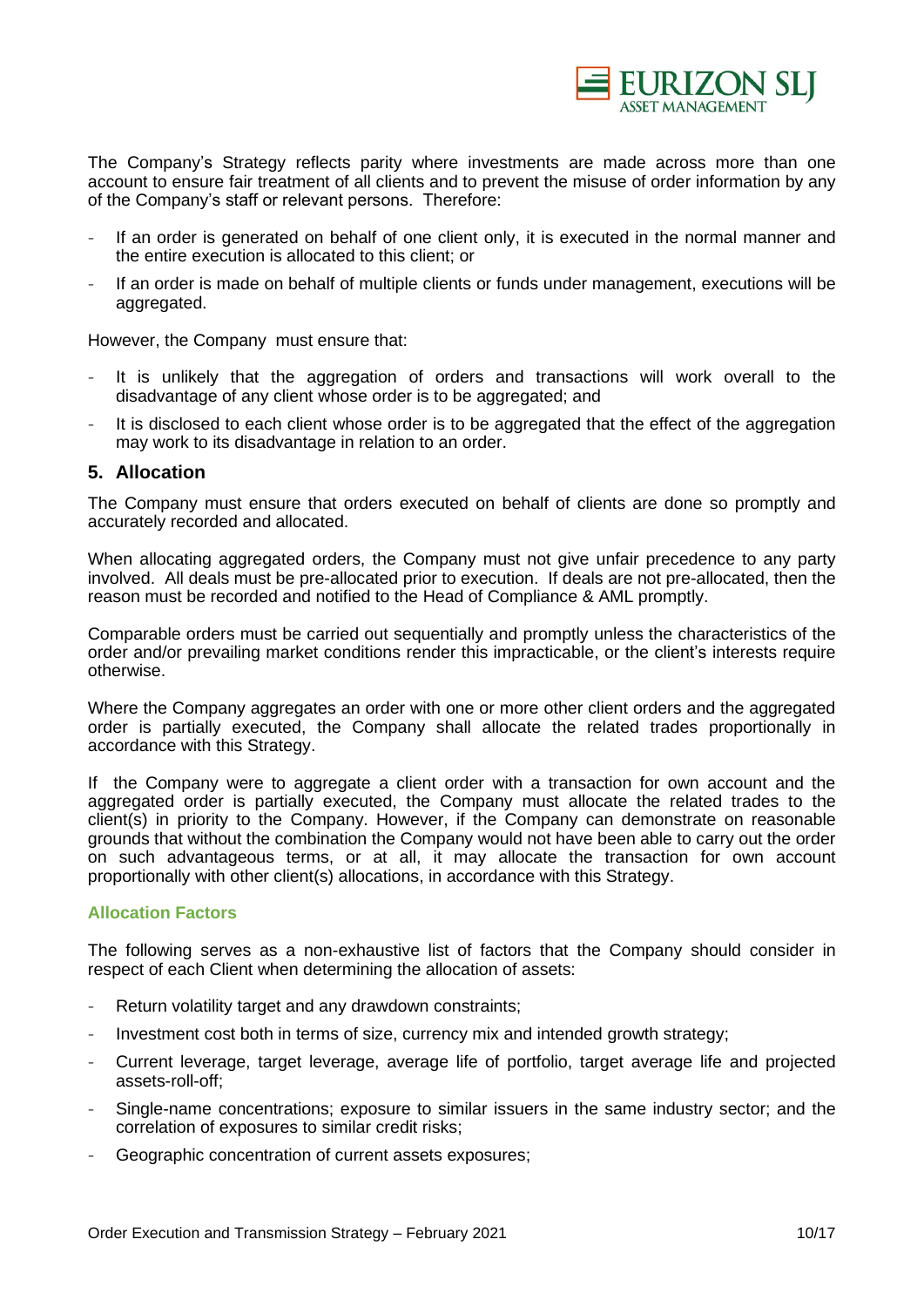

- Current funding requirement and any likely pressures owing to deals already in the pipeline; and
- Individual Client's requirements as set out in any Private Placement Memorandum and/or similar documents.

Having considered these factors and prior to executing any transactions, the Company will determine the allocation of an order for each Client.

#### **Timely Allocation**

Trades will be allocated promptly and expeditiously among the Clients in accordance with the pretrade allocations.

Fills that have been aggregated must be allocated within one business day of the transaction  $(T+1)$ .

If an order is executed over more than one business day, then the requirement for timely allocation will apply separately in relation to each business day in which any such transaction is executed.

If fills are not allocated to individual Clients within the time limits stated, the reason for the delay should be fully documented, recorded and notified to the Head of Compliance & AML as an exception.

#### **Re-Allocation**

A revised allocation of an aggregated order between clients may be made to correct an error or deal with uneconomical allocations where orders are only partially executed or there is a scale back. The reasons for the rectification must be fully documented within one business day and disclosed to the Head of Compliance & AML or in the Head of Compliance & AML's absence, the Chief Executive Officer **before** the re-allocation takes place. The records must include the reason for the re-allocation and a record of the price of the financial instrument at the time of re-allocation so that best execution requirements can be considered.

As per COBS 11.3.12G, the Company must ensure that any re-allocation does not result in any detriment to a client, for example by giving unfair precedence to the Company or to any other person (including Staff, client etc).

#### **Record Keeping**

When executing an aggregated order, a record must be made of the identity of the client(s); and the intended basis of allocation should be recorded as soon as possible.

The records of the allocation of an aggregated order must contain:

- Name of client.
- Trading Day/Trading time.
- The total price (product of the unit price and the quantity).
- Whether the trade was buy/sell or the nature of the transaction if other than buy/sell.
- The person responsible/person who executed the trade.
- The amount allocated to each respective fund.
- Identity Code or, if not available the name of the instrument or the characteristics of the contract.
- Unit Price.
- Price notation.
- Quantity.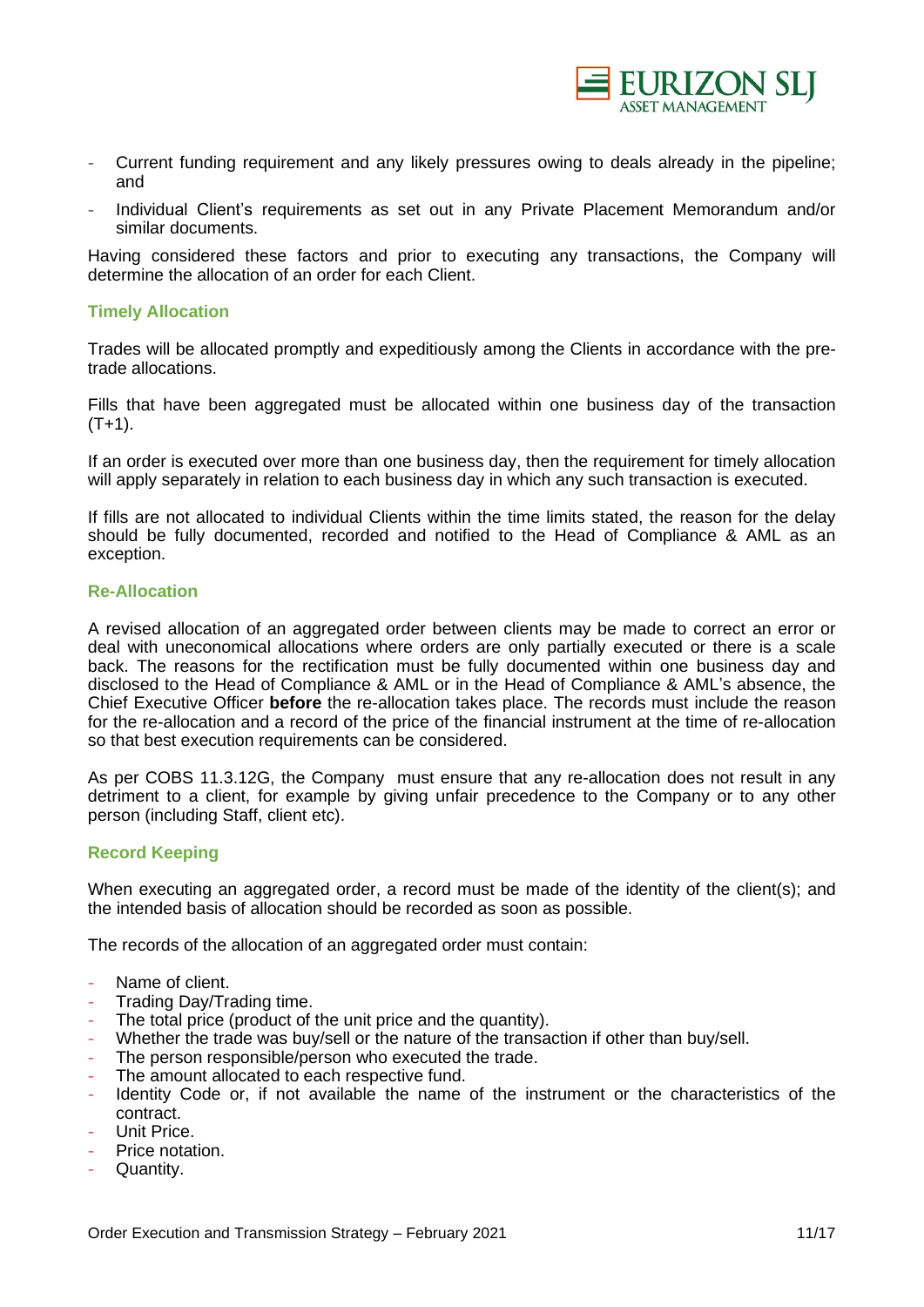

- Quantity notation (e.g. whether the quantity is the number of units of financial instruments, the nominal value of bonds or the number of derivative contracts).
- Counterparty.
- Venue identification (including the identification code or otherwise 'OTC').

The Company is required to retain the records for a period of at least five years from the date on which the order is allocated or re-allocated.

## **6. Review and Monitoring**

As per COBS 11.2A.25 (1) the Company shall review, at least on an annual basis the execution policy established pursuant to COBS 11.2A.20R, as well as their order execution arrangements. In this regard, the Company regularly assesses whether venues included in the strategy ensure the best result for the managed account or CIU or whether the adopted measures need to be changed.

The Company periodically monitors the effectiveness of the Strategy and, if necessary, corrects any shortcomings; it also reviews measures and strategies adopted at least annually, and in any case when significant circumstances occur that can have an impact on the ability to obtain the best result possible for customers and for CIUs on a permanent basis. The Company continually analyses the order execution policies adopted by Intermediaries, to ensure they are consistent with the principles in this Strategy and to assess the level of service actually provided compared to its Strategy, also to take any measures to ensure the best result is still achieved for its customers, and CIUs.

Upon reasonable request as per 11.2A.32 (1) and 11.2B.37 the Company must be able to demonstrate to its clients, a unitholder or potential unitholder, that it has executed orders in accordance with its execution policy. To date, no such requests have been received.

Additionally, as per 11.2A.32 (2) the Company must be able to demonstrate to the FCA, at the request of that authority, its compliance with COBS 11.2A.2R and with the related provisions in COBS 11.2A chapter -which require firms to execute orders on terms most favourable to the client.

# **7. Transparency**

The Company will promptly notify customers of any material change to this Strategy by publishing the updated Strategy on its website.

As per COBS 11.2A.39R**<sup>7</sup>** In accordance with the requirements of COBS 11 Annex 1EU, as the Company executes client orders, it must summarise and make public on an annual basis, for each class of financial instruments, the top five execution venues in terms of trading volumes, where it executed client orders in the preceding year, together with information on the quality of execution obtained.

This information is published on the Company's corporate website, [https://www.eurizonsljcapital.com/regulatory-disclosures/.](https://www.eurizonsljcapital.com/regulatory-disclosures/)

<sup>7</sup> [**Note:** article 27(6) of *MiFID* and *MiFID RTS 28*]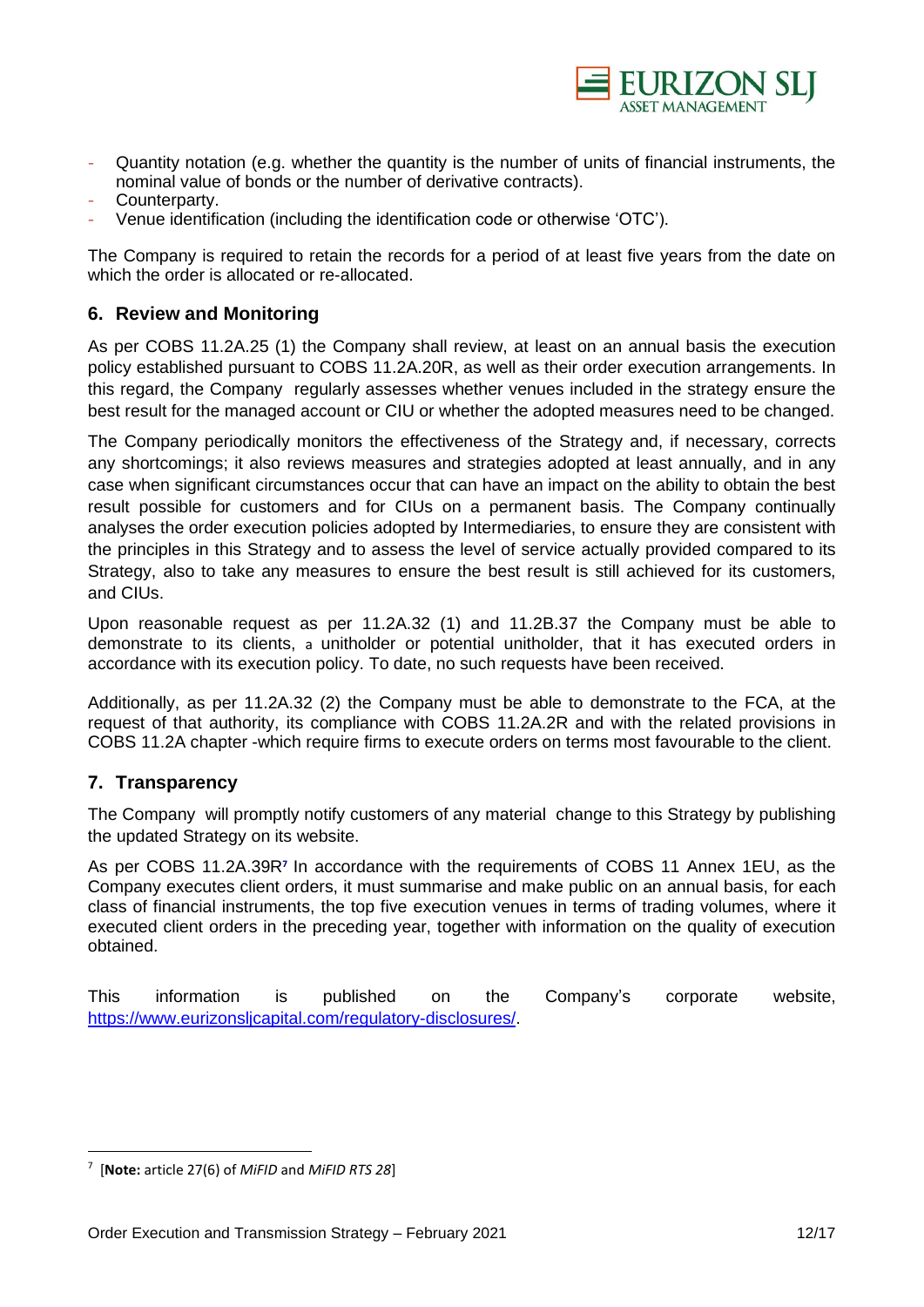

# **Appendix A - List of Approved Counterparties**

| <b>Market Counterparty</b>                                       | <b>Location</b>    |
|------------------------------------------------------------------|--------------------|
| <b>ABN AMRO Bank NV</b>                                          | Amsterdam          |
| Agricultural Bank of China Limited                               | <b>Beijing</b>     |
| Australia and New Zealand Banking Group Limited                  | Melbourne          |
| Banca Akros Spa                                                  | Milan              |
| Banco Bilbao Vizcaya Argentaria S.A.                             | Madrid             |
| Banco Bradesco S.A.                                              | San Paolo          |
| Banco Santander S.A.                                             | Madrid             |
| Bank of China Hong Kong Limited                                  | Hong Kong          |
| <b>Bank of China Limited</b>                                     | Beijing            |
| Bank of Communications Co., Ltd                                  | Shanghai           |
| <b>Barclays Bank Ireland Plc</b>                                 | Dublin             |
| Barclays Capital Inc.                                            | New York           |
| <b>BNP Paribas (China) Limited</b>                               | Shanghai           |
| <b>BNP Paribas S.A.</b>                                          | Paris              |
| <b>BOCI Securities Limited</b>                                   | Hong Kong          |
| <b>BofA Securities Europe SA</b>                                 | Paris              |
| <b>BofA Securities Inc.</b>                                      | Delaware           |
| <b>Bradesco Securities Inc.</b>                                  | New York           |
| Canadian Imperial Bank of Commerce                               | Toronto            |
| Carnegie Investment Bank AB                                      | Stockholm          |
| <b>Cathay Securities Corporation</b>                             | Taiwan             |
| China CITIC Bank Corporation Limited                             | <b>Beijing</b>     |
| China Construction Bank Corporation                              | <b>Beijing</b>     |
| China Development Bank Corp                                      | <b>Beijing</b>     |
| China International Capital Corporation Hong Kong Securities Ltd | Hong Kong          |
| China International Capital Corporation Ltd.                     | <b>Beijing</b>     |
| China Merchants Securities Co., Ltd                              | Shenzhen           |
| Citibank N.A.                                                    | <b>Sioux Falls</b> |
| <b>Citic Securities Company Limited</b>                          | Shenzhen           |
| Citigroup Global Markets Europe AG                               | Frankfurt          |
| Citigroup Global Markets Inc.                                    | New York           |
| Commerzbank A.G.                                                 | Frankfurt          |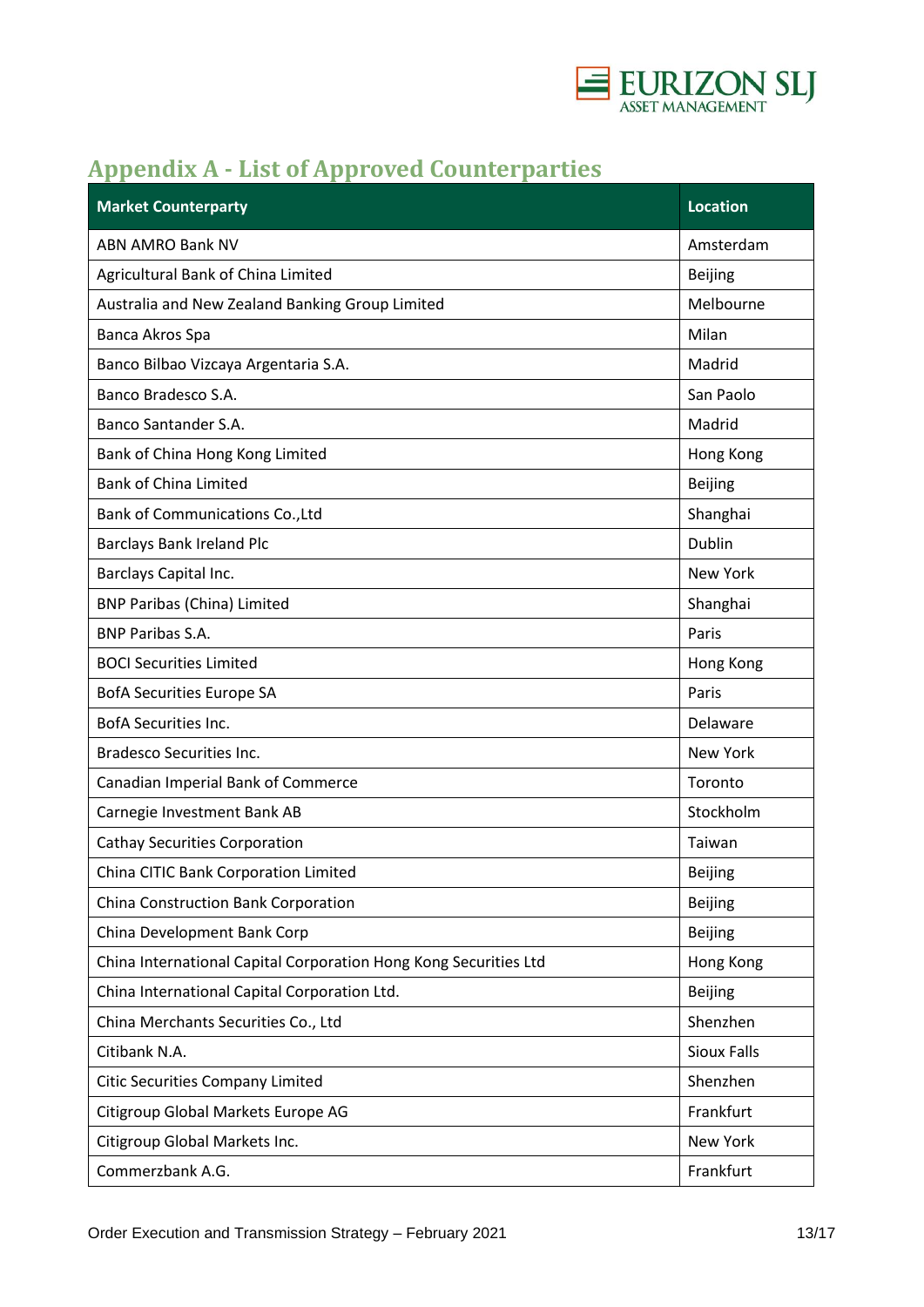

| Coöperatieve Rabobank U.A.                                                           | Utrecht        |
|--------------------------------------------------------------------------------------|----------------|
| Crédit Agricole Corporate and Investment Bank                                        | Paris          |
| Credit Suisse A.G.                                                                   | Zurich         |
| Credit Suisse Deutschland AG                                                         | Frankfurt      |
| Credit Suisse Securities (USA) LLC                                                   | New York       |
| Credit Suisse Securities, Sociedad De Valores, S.A.                                  | Madrid         |
| Daiwa Capital Markets Deutschland GmbH                                               | Frankfurt      |
| Daiwa Capital Markets Singapore Limited (was DAIWA SECURITIES SMBC<br>Singapore Ltd) | Singapore      |
| Danske Bank A/S                                                                      | Copenhagen     |
| DBS Bank (China) Limited                                                             | Shanghai       |
| Deutsche Bank (China) Co. Ltd                                                        | <b>Beijing</b> |
| Deutsche Bank A.G.                                                                   | Frankfurt      |
| Deutsche Bank Securities Inc                                                         | New York       |
| <b>DNB Bank ASA</b>                                                                  | Oslo           |
| DZ BANK AG Deutsche Zentral-Genossenschaftsbank                                      | Frankfurt      |
| EQUITA SIM S.p.A.                                                                    | Milan          |
| <b>Evercore Group LLC</b>                                                            | New York       |
| Exane S.A.                                                                           | Paris          |
| Fidentiis Equities, S.V., S.A.                                                       | Madrid         |
| Flow Traders B.V.                                                                    | Amsterdam      |
| Goldman Sachs & Co.                                                                  | New York       |
| Goldman Sachs Bank Europe SE                                                         | Frankfurt      |
| Guosen Securities (HK) Brokerage Co., Ltd                                            | Hong Kong      |
| Guosen Securities Co. Ltd.                                                           | Shenzhen       |
| Guotai Junan Securities (Hong Kong) Ltd                                              | Hong Kong      |
| <b>HPC SA</b>                                                                        | Paris          |
| HSBC Bank (China) Company Limited                                                    | Shanghai       |
| <b>HSBC Continental Europe</b>                                                       | Paris          |
| <b>ICBC International Securities Limited</b>                                         | Hong Kong      |
| <b>IIFL Securities Limited</b>                                                       | Mumbai         |
| Industrial and Commercial Bank of China (Asia) Limited                               | Hong Kong      |
| Industrial and Commercial Bank of China Ltd                                          | <b>Beijing</b> |
| ING Bank N.V.                                                                        | Amsterdam      |
| <b>Instinet Germany GMBH</b>                                                         | Frankfurt      |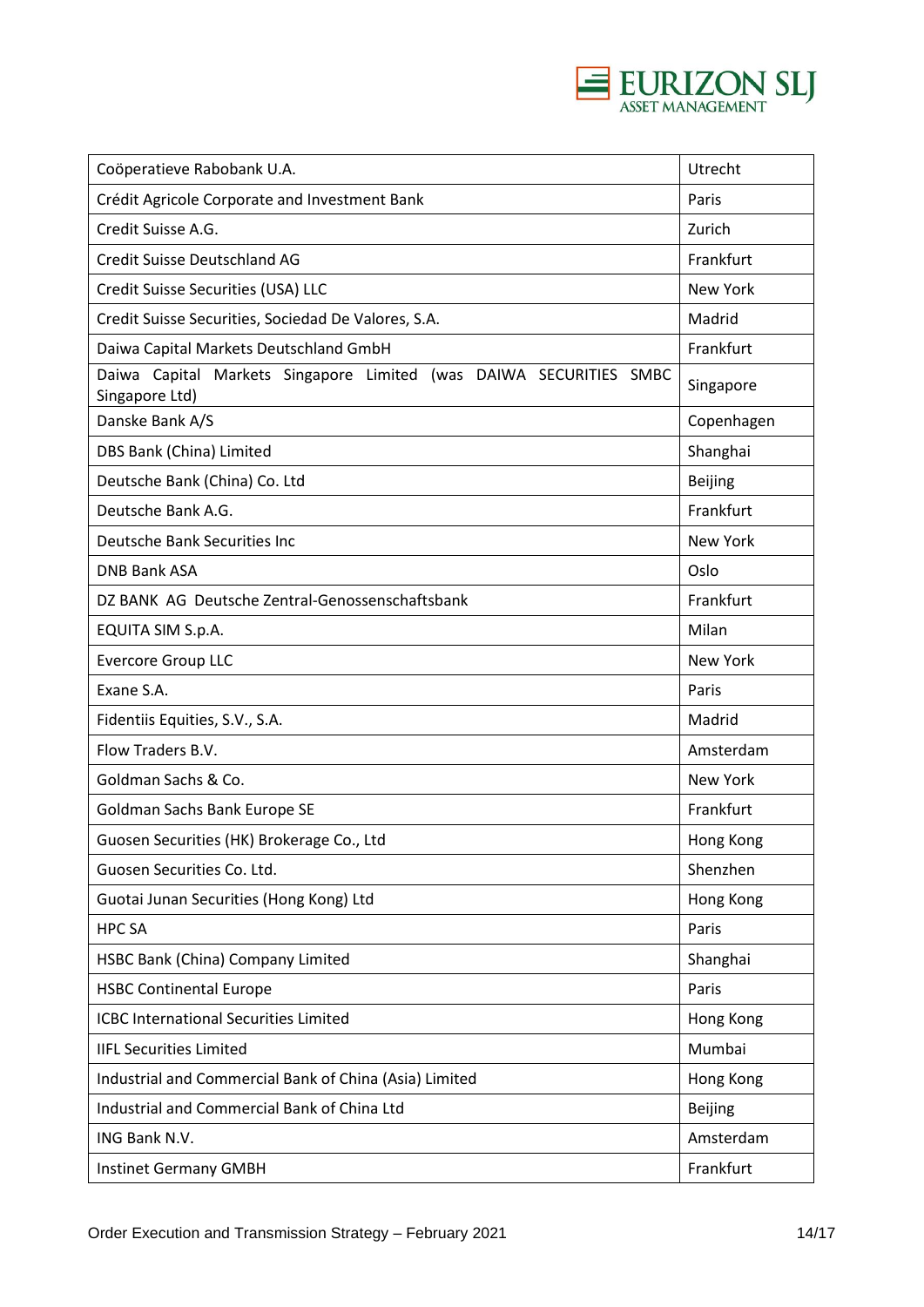

| Intermonte Sim S.p.A.                                    | Milan          |
|----------------------------------------------------------|----------------|
| Intesa Sanpaolo Bank Ireland Plc                         | Dublin         |
| Intesa Sanpaolo Bank Luxembourg S.A.                     | Luxembourg     |
| Intesa Sanpaolo S.p.A.                                   | Torino         |
| Itaù Unibanco S.A.                                       | Sao Paulo      |
| J & E Davy                                               | Dublin         |
| Jane Street Netherlands B.V.                             | Amsterdam      |
| Jefferies GmbH                                           | Frankfurt      |
| Jefferies LLC                                            | Los Angeles    |
| JP Morgan AG                                             | Frankfurt      |
| JP Morgan Chase Bank N.A.                                | New York       |
| JP Morgan Corporaciòn Financiera S.A.                    | Bogotà         |
| JP Morgan Dublin Plc                                     | Dublin         |
| JP Morgan Securities Asia Private Limited.               | Singapore      |
| JP Morgan Securities LLC                                 | New York       |
| Kepler Cheuvreux                                         | Paris          |
| KGI Securities Co. Ltd.                                  | Taipei         |
| Kotak Securities Limited                                 | Mumbai         |
| Lloyds Bank Corporate Markets Wertpapierhandelsbank GmbH | Frankfurt      |
| MEDIOBANCA                                               | Milan          |
| Mizuho Securities Asia Limited                           | Hong Kong      |
| Mizuho Securities Europe GmbH                            | Frankfurt      |
| Morgan Stanley & Co. LLC                                 | New York       |
| Morgan Stanley Bank AG                                   | Frankfurt      |
| Morgan Stanley Bank, NA                                  | Salt Lake City |
| Morgan Stanley Europe SE                                 | Frankfurt      |
| Morgan Stanley India Co. Pte Ltd.                        | Mumbai         |
| Morgan Stanley Taiwan Limited                            | Taiwan         |
| MPS Capital Services Banca per le Imprese S.p.A.         | Firenze        |
| MUFG Securities (Europe) N.V.                            | Amsterdam      |
| Natixis S.A.                                             | Paris          |
| NatWest Markets N.V.                                     | Amsterdam      |
| Nomura Financial Products Europe GmbH                    | Frankfurt      |
| Nomura Securities International Inc.                     | New York       |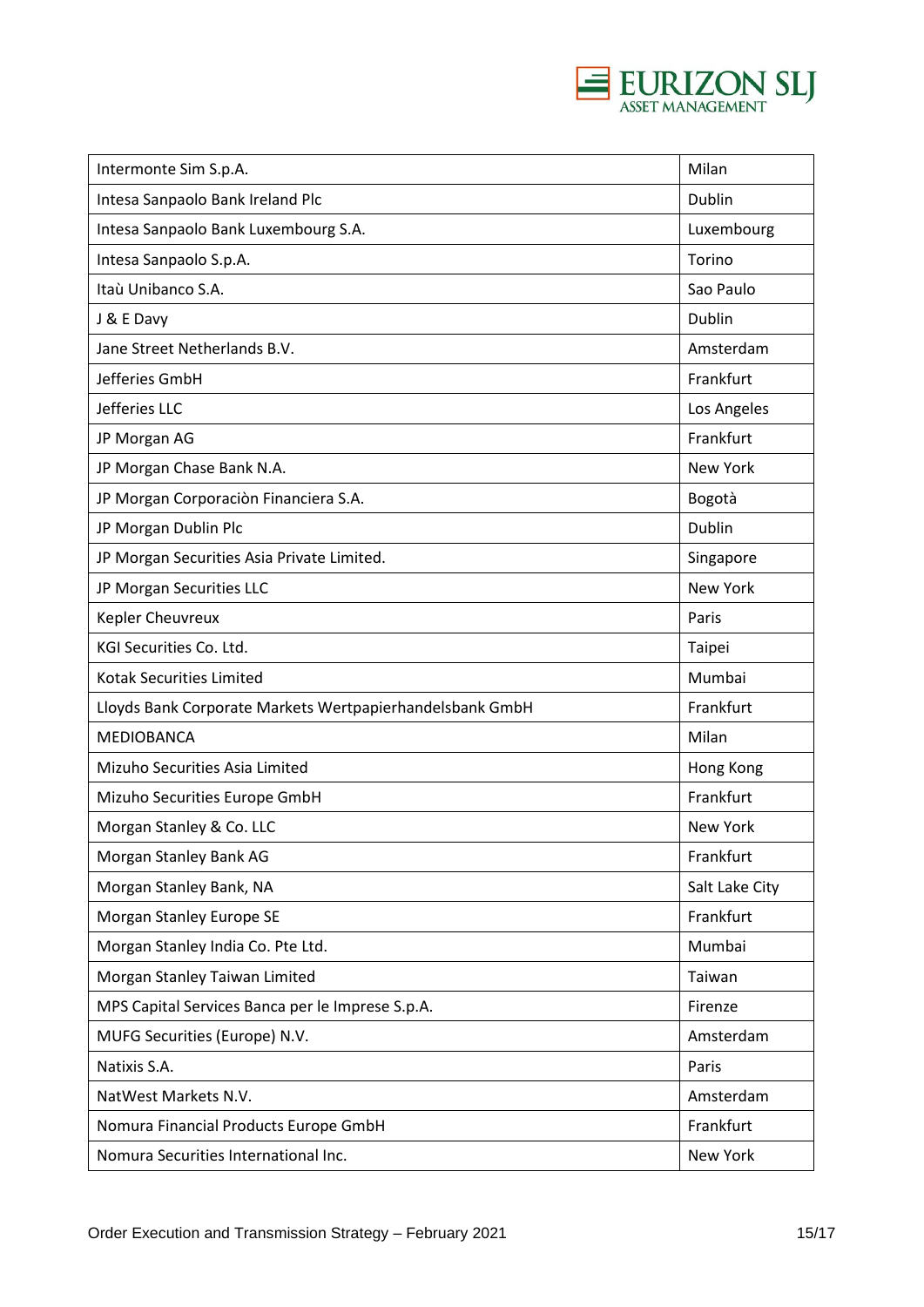

| Oddo BHF Sca                                          | Paris           |
|-------------------------------------------------------|-----------------|
| Optiver VoF                                           | Amsterdam       |
| <b>Orient Securities Company Limited</b>              | Shanghai        |
| Piper Sandler & Co.                                   | <b>New York</b> |
| Raiffeisen Bank International AG                      | Vienna          |
| RBC Capital Markets (Europe) GmbH                     | Frankfurt       |
| RBC Capital Markets, LLC                              | New York        |
| Robert W. Baird & Co. Inc.                            | Milwaukee       |
| Royal Bank of Canada                                  | Toronto         |
| Samsung Securities Co. Ltd                            | Seoul           |
| Sanford C. Bernstein & Co. Llc.                       | New York        |
| SG Securities (HK) Limited                            | Hong Kong       |
| Shanghai Pudong Development Bank Co., Ltd.            | Shanghai        |
| Skandinaviska Enskilda Banken AB                      | Stockholm       |
| SMBC Nikko Capital Markets Europe GmbH                | Frankfurt       |
| SMBC Nikko Securities (Hong Kong) Limited             | Hong Kong       |
| Société Générale S.A.                                 | Paris           |
| Standard Chartered Bank (China) Limited               | Shanghai        |
| Standard Chartered Bank (Hong Kong) Limited           | Hong Kong       |
| <b>Standard Chartered Bank AG</b>                     | Frankfurt       |
| <b>State Street Bank and Trust Company</b>            | <b>Boston</b>   |
| State Street Bank International GmbH                  | Munich          |
| Susquehanna International Securities Limited          | Dublin          |
| TD Global Finance unlimited                           | Dublin          |
| The Hongkong and Shanghai Banking Corporation Limited | Hong Kong       |
| The Northern Trust Company                            | Chicago         |
| The Toronto Dominion Bank                             | Toronto         |
| TPCG Financial Services Agente de Valores S.A.        | Uruguay         |
| <b>Tradition Securities and Futures SA</b>            | Paris           |
| UBS A.G.                                              | Zurich          |
| <b>UBS Europe SE</b>                                  | Frankfurt       |
| <b>Unicredit Bank AG</b>                              | Munich          |
| Virtu Americas LLC                                    | New York        |
| <b>VTB Bank Europe SE</b>                             | Frankfurt       |